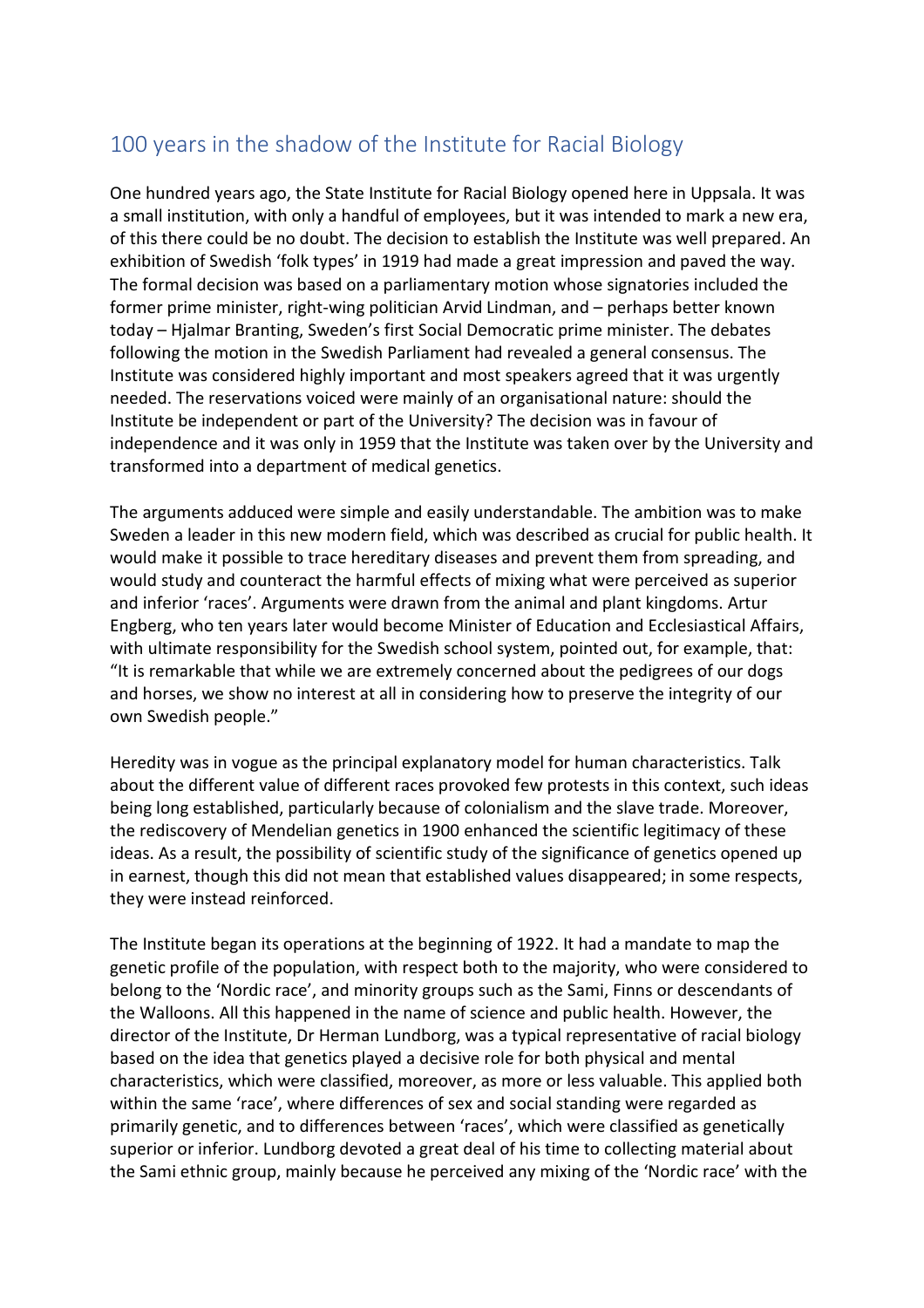Sami as a threat. This was not in line with the government's expectations and the research on the Sami was therefore criticised. Having said that, one can wonder why it was allowed to continue at all.

From a modern perspective, the differences between contemporary medical ethical approaches and those of the early twentieth century are striking. It is obvious that the interests of the individual were regarded then as less important than they are now. The state of knowledge was scanty, moreover, and in racial biology the answer often preceded the question. The idea that different individuals had 'better' or 'worse' genetic preconditions, and that the same applied to 'races', was taken for granted by people like Lundborg rather than being treated as a theory to be investigated. Another factor was that the people studied were not considered worth listening to. Medical doctors had great authority in society in general and in relation to patients and research subjects, particularly if the latter belonged to groups that were already vulnerable.

This is not how we conduct science. The way that Lundborg proceeded does not constitute good research now, nor did it then. But history exhibits many examples of blinkers and tunnel vision. There is an inherent danger that abuses will occur when ideology and preconceived ideas govern the interpretation of facts.

Dividing people up, classifying them and grading them, as the Institute did, was therefore not as strange a hundred years ago as it is today. I think of my own wife, who grew up with apartheid in South Africa – a system that differentiated between people on the basis of their origin and the colour of their skin. It took many years of protests to bring that system down. I think of how it felt for my wife, when she got to be part of the welcoming committee that received Nelson Mandela when he was released from Victor Verster Prison near her hometown of Wellington on 11 February 1990. That was little more than thirty years ago.

Our verdict on racial biology is severe and we must remember that Lundborg did not act alone. He did not acquire his platform in a vacuum. Racial biology exemplifies a widespread view of human beings, in which less consideration was given to the interests of the individual than to those of the state or the nation. This applied in particular to individuals who belonged to groups with lower status than the male white middle class. The same pattern recurs in connection with compulsory sterilisation and the introduction of lobotomy, for example, where socially vulnerable women were the primary victims in both cases. The medical ethics that prevailed before the Second World War differed very considerably from those that emerged afterwards. The same is true of the generally accepted attitudes towards ethnic minorities, gender and, particularly, those with the most severe mental disabilities.

As this day approached, I have given a good deal of thought to the risk of science being kidnapped when it serves political ends – and to the way in which science can sometimes kidnap itself. I would also like to raise the question of which areas today will come in for criticism later. What will be the verdict of posterity on our slowness to tackle climate issues? What view will be taken of the free rein given to the development of artificial intelligence technology, while legislation, ethics and morality lag behind? How far have we actually come